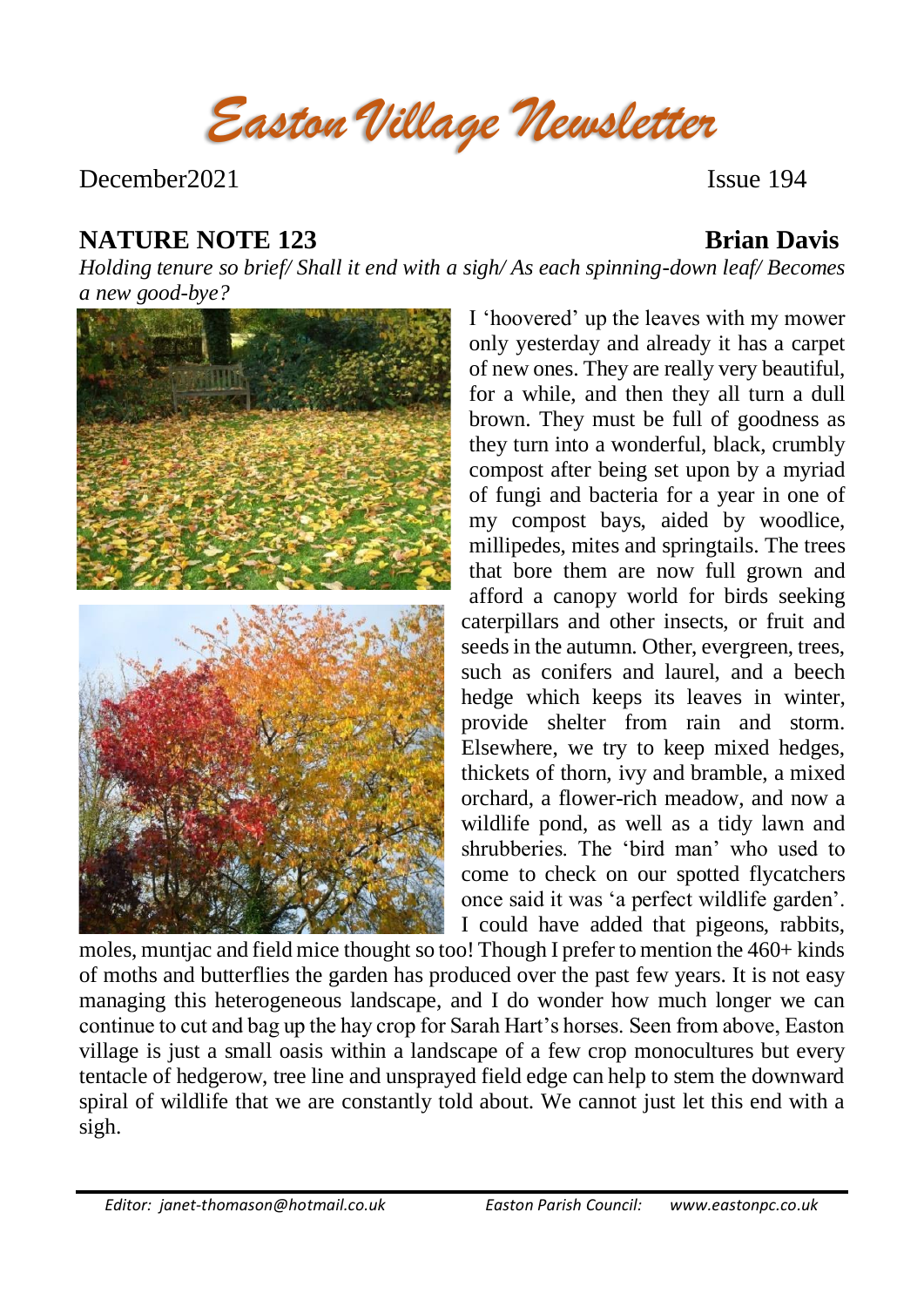# **HELP NEEDED PLEASE**

Brian Davies has diligently provided the village with the most interesting and comprehensive observations of the wildlife in Easton for more than 16 years and would now like to reduce his number of contributions and I would therefore welcome any volunteers who would like to offer occasional articles of interest for Nature Notes.

# **59 CLUB**

I must apologise for not keeping you up-to-date with the latest winners of the 59. The winners since my last update were -

July Iris Brooker

August Maureen O'Brien

September Marie Dunne

October Margaret Halliday

No male winners, must be something in the air? Congratulations to the winners and the next draw will on Saturday 27th November and as usual will be the bonus ball number from the national lottery lotto draw. Good luck and Merry Christmas to all as this will be the last update until the New Year **John Maith**

### **SPEEDWATCH**

In response to an identified local need, a band of thirteen willing volunteers attended training with PC Amanda Large on Speedwatch Awareness. This training highlighted the emphasis on education rather than enforcement.

Since then seven Speedwatch sessions have taken place near the bus stop in Easton. On several occasions vehicles have been seen decelerating after seeing the Speedwatch sign and volunteers in high viz



jackets. Some of these vehicles have still triggered the speed sign which shows that they were initially travelling in excess of 30mph coming into Easton.

We would like to thank our volunteers for their time and ongoing support. If anyone else is interested in volunteering and training, please contact Pam Bell.

# **MEDICAL TAXI SERVICE**

As you may know, ALBRAM refers to the combined Surgeries based in Alconbury and Brampton.

ALBRAM operates its own car scheme, run by volunteers, offering transportation to those who may find it difficult to make their medical appointments at the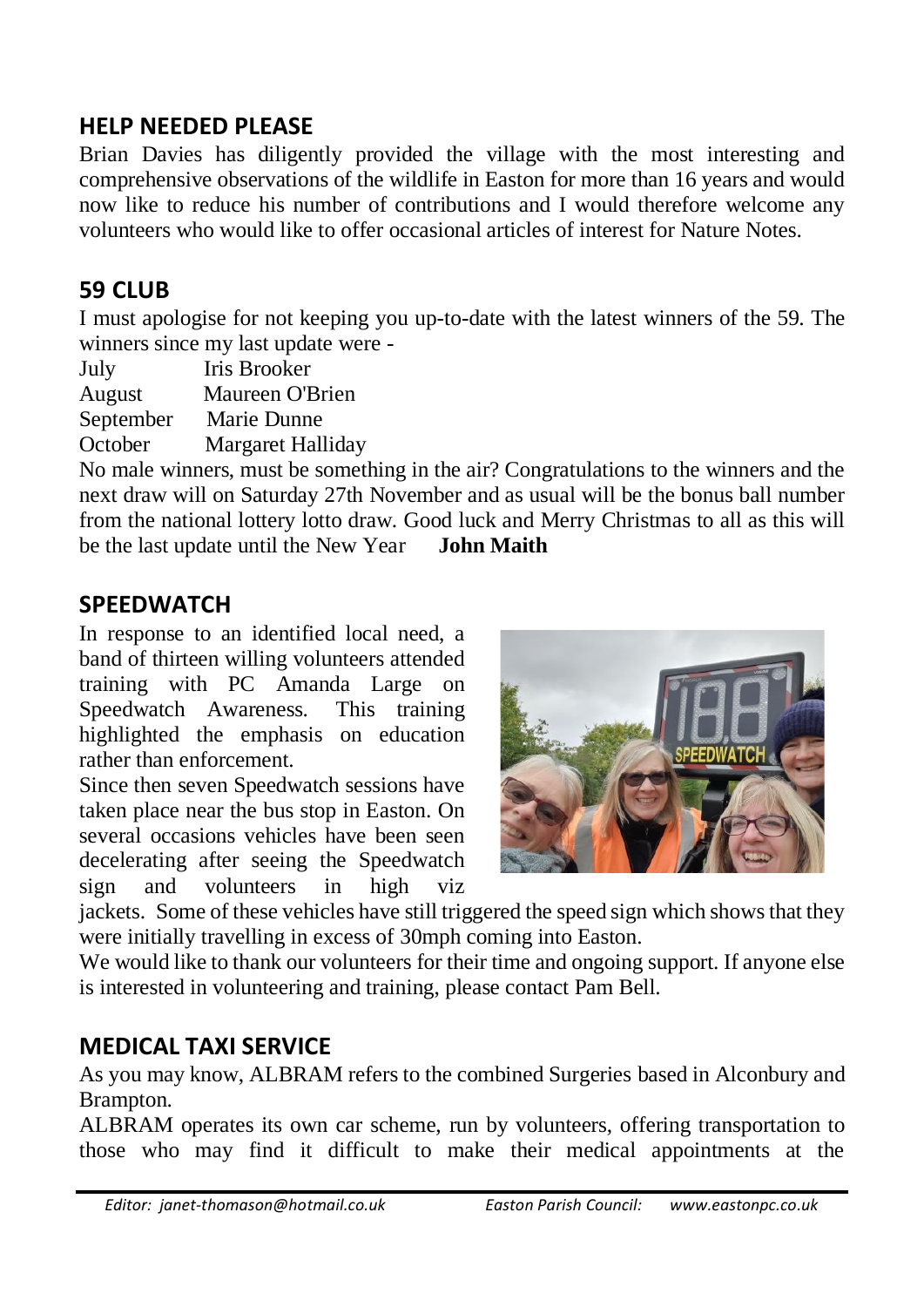Surgery, hospital, optician, dentist etc. We can also be contacted to deliver medications from the Alconbury Surgery Dispensary. Individuals must be registered at either Surgery.

The scheme was established more than 35 years ago but had to suspend its activities due to COVID-19. We resumed operations in May 2021. Take-up of the scheme has been slow but is steadily increasing.

Should you wish to use this service, please contact them via the website or the telephone number below.

Home: 01480 414320 Email: [albram.carscheme@gmail.com](mailto:albram.carscheme@gmail.com)

# **EASTON WILDLIFE 2021 - PROGRESS**

No-one can switch on the TV, read a paper, or listen to the radio without hearing about deforestation and the huge importance of trees to our world. With the forthcoming Queens Jubilee next year and the news that Cambridgeshire is reported as the most treeless county in England, the connection with the Queens Green Canopy for the 70th Jubilee celebrations is so important.



As highlighted in the August Newsletter the Parish Council has been working with local landowners to identify suitable spaces to plant hedges and trees. One area of agreement that has been reached is for a planting scheme along one side of the footpath at the south of Townsend Farm, leading to the Stonely Road. This stretch of footpath has no trees or hedges at present and permission has been granted

by the landowner Michael Picton, for a line of trees along the other side of the drainage ditch, and also filling gaps right through to the Stonely Road.

The photo above shows the current view along the footpath looking to Townsend Farm. In future it is hoped that there will be a line of trees on the left-hand side.

This is in addition to 160 meters of hedging bordering a field belonging to the Easton Charities, near the footpath to Ellington. This is to be planted with hedging ordered from the Woodland Trust who is making huge quantities of hedging and young trees available to local communities and charities. Also, a small number of trees are now on order for the north side of the Brook along Church Road. Further tree and hedge planting activities are expected to be announced shortly and at some point over the winter period, the Parish council would be very grateful for any volunteers to assist with planting. If interested,